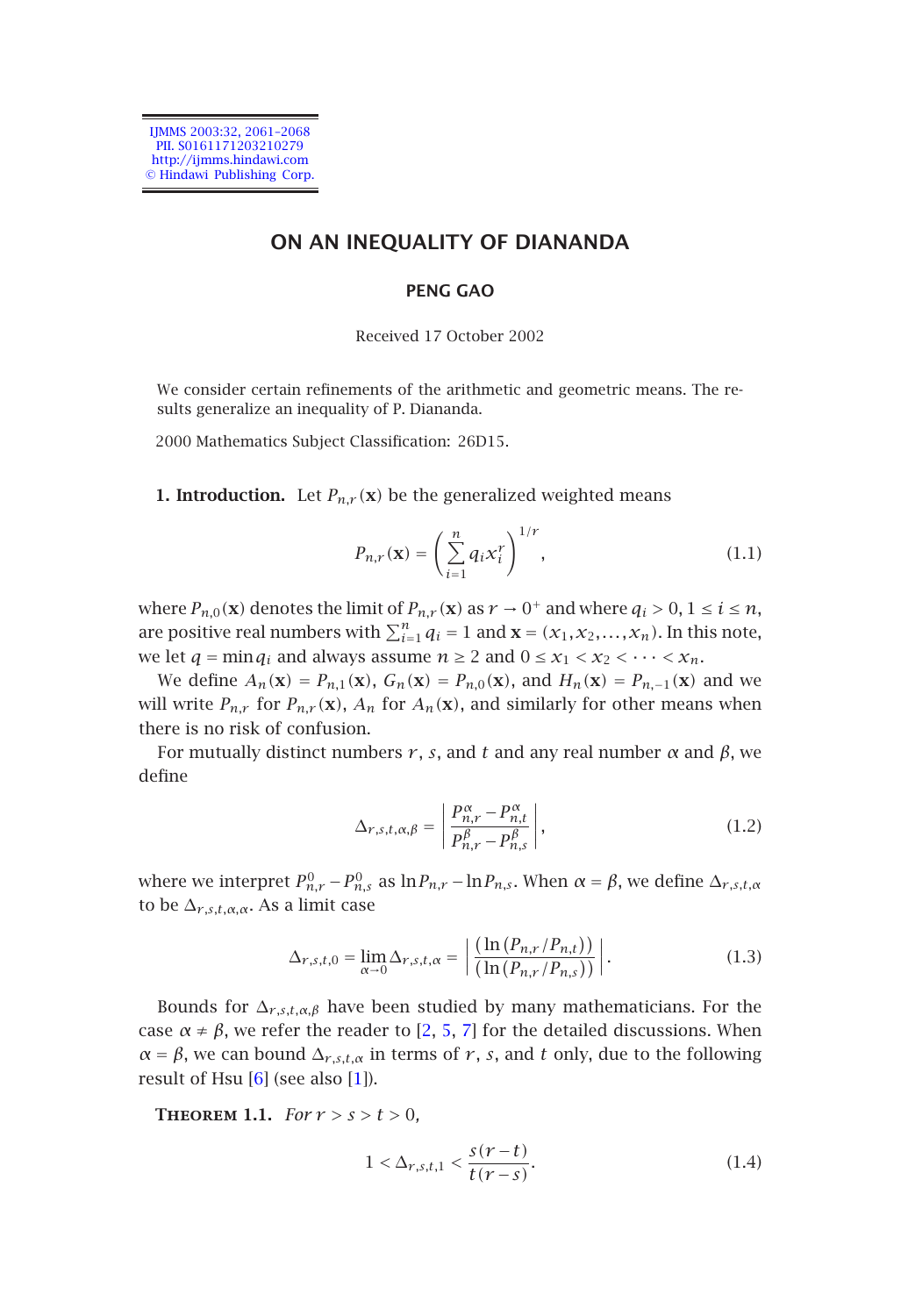It is also interesting to consider the following b[ou](#page-7-5)[nd](#page-7-6)s:

$$
f_{r,s,t,\alpha}(q) \geq \Delta_{r,s,t,\alpha} \geq g_{r,s,t,\alpha}(q), \qquad (1.5)
$$

where  $f_{r,s,t,\alpha}(q)$  is a decreasing function of *q* and  $g_{r,s,t,\alpha}(q)$  is an increasing function of *q*.

The cases  $r = 1$ ,  $s = 0$ ,  $t = -1$ ,  $\alpha = 0$ ,  $q_i = 1/n$ ,  $1 \le i \le n$ , in (1.5) with  $f_{1,0,-1,0}(q) = n$  and  $g_{1,0,-1,0}(q) = n/(n-1)$ , are the famous Sierpinski's inequality [\[9\].](#page-2-0)

<span id="page-1-2"></span>Another cases,  $r = 1$ ,  $s = 1/2$ ,  $t = 0$ , and  $\alpha = 1$  with  $f_{1,1/2,0,1}(q) = 1/q$  and *g*<sub>1,1/2,0,1</sub>(*q*) = 1/(1−*q*) were proved by Diananda [3, 4] (see also [1, 8]), originally stated as

<span id="page-1-1"></span><span id="page-1-0"></span>
$$
\frac{1}{q}\Sigma_n \ge A_n - G_n \ge \frac{1}{1-q}\Sigma_n,\tag{1.6}
$$

where  $\Sigma_n = \sum_{1 \le i < j \le n} q_i q_j (x_i^{1/2} - x_j^{1/2})^2$ .

The main purpose of this note is to generalize Diananda's result, which is given by Theorem 3.1.

### **2. Lemmas**

**LEMMA 2.1.** For 
$$
0 \le q \le 1/2
$$
,

$$
\frac{r-1}{r} - (1 - q^{r-1}) \le 0 \quad (r \ge 2),\tag{2.1}
$$

$$
\left|\frac{r-1}{r}\right| \ge |1 - (1 - q)^{r-1}| \quad (0 < r \le 2)
$$
 (2.2)

*with equality holding if and only if*  $r = 2$  *and*  $q = 1/2$ *.* 

**PROOF.** We prove (2.1) here and the proof for (2.2) is similar. It suffices to prove (2.1) for  $q = 1/2$ , which is equivalent to  $2^r \ge 2r$ . Notice that the two curves *y* = 2<sup>*r*</sup> and *y* = 2*r* only intersect at *r* = 1 and *r* = 2 in which cases they are equal and the conclusion then follows. are equal and the conclusion then follows.

**LEMMA 2.2.** *For*  $0 < q \leq 1$ *, the function* 

$$
f(q) = \left| \frac{q}{1 - (1 - q)^{r - 1}} \right| \tag{2.3}
$$

*is decreasing for*  $0 < r \neq 1 < 2$  *and increasing for*  $r > 2$ *.* 

**PROOF.** We prove the case  $1 < r \neq 2$  here and the case  $0 < r < 1$  is similar. We have

$$
f'(q) = \frac{1 - (1 - q)^{r-1} - q(r-1)(1-q)^{r-2}}{\left(1 - (1 - q)^{r-1}\right)^2}
$$
\n(2.4)

and by the mean value theorem,  $1 - (1 - q)^{r-1} = q(r - 1)\eta^{r-2}$ , where  $1 - q < \eta < 1$ , which implies  $f'(q) \le 0$  for  $1 < r < 2$  and  $f'(q) \ge 0$  for  $r > 2$ . □ *n* < 1, which implies  $f'(q) \le 0$  for  $1 < r < 2$  and  $f'(q) \ge 0$  for  $r > 2$ .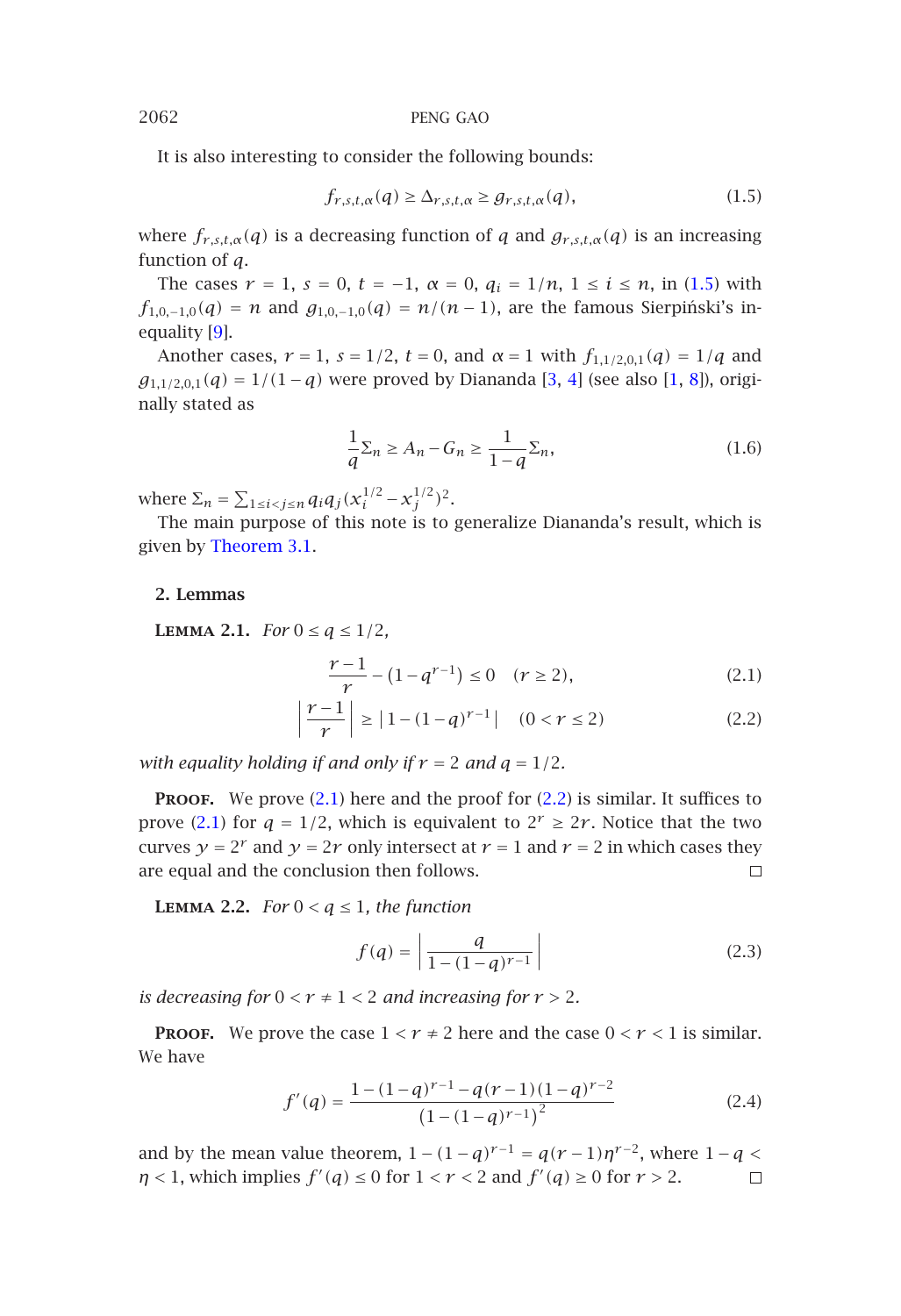<span id="page-2-1"></span>ON AN I[NEQU](#page-2-1)ALITY OF DIANANDA 2063

<span id="page-2-0"></span>**LEMMA 2.3.** *For*  $0 < r \neq 1 < 2$  *and*  $0 < q \leq 1/2$ *,* 

<span id="page-2-3"></span><span id="page-2-2"></span>
$$
\left|\frac{1/2}{1-1/r}\right| < \left|\frac{q}{1-(1-q)^{r-1}}\right|.\tag{2.5}
$$

*If r >* <sup>2</sup>*, (2.5) is valid with ">" instead of "<".*

**PROOF.** We prove the case  $1 < r < 2$  here and the other cases are similar. By Lemma 2.2, it suffices to show (2.5) for  $q = 1/2$ . In this case, (2.5) is equivalent to (2.2). to (2.2).

# **3. The main theorems**

**THEOREM** 3.1. *For any*  $t \neq 0$ *,* 

$$
\Delta_{t,t/r,0,t} \ge \frac{1}{1 - q^{r-1}} \quad (r \ge 2),\tag{3.1}
$$

$$
\Delta_{t,t/r,0,t} \le \left| \frac{1}{1 - (1 - q)^{r - 1}} \right| \quad (0 < r \ne 1 \le 2)
$$
 (3.2)

*with equality holding if and only if*  $n = 2$ ,  $x_1 = 0$ , and  $q_2 = q$  for (3.1) and  $n = 2$ ,  $x_1 = 0$ , and  $q_1 = q$  for (3.2), except in the trivial cases  $r = n = 2$  and  $q_1 = q_2 = 1/2$ .

**PROOF.** Since the proofs of (3.1) and (3.2) are very similar, we only prove  $(3.1)$  here and we just point out that  $(2.2)$  is needed for the proof of  $(3.2)$ . The case  $r = 2$  was treated in [3], so we will assume that  $r > 2$  from now on. First, consider the case  $t = 1$  and define

$$
D_n(\mathbf{x}) = (1 - q^{r-1})(A_n - G_n) - (A_n - P_{n,1/r}),
$$
\n(3.3)

and then we have

$$
\frac{1}{q_n}\frac{\partial D_n}{\partial x_n} = (1 - q^{r-1})\left(1 - \frac{G_n}{x_n}\right) - \left(1 - \left(\frac{P_{n,1/r}}{x_n}\right)^{1 - 1/r}\right). \tag{3.4}
$$

By a change of variables:  $x_i/x_n \rightarrow x_i$ ,  $1 \le i \le n$ , we may assume  $0 \le x_1$  $x_2$  *< · · · <*  $x_n$  = 1 in (3.4) and rewrite it as

$$
g_n(x_1,...,x_{n-1}) := (1 - q^{r-1})(1 - G_n) - (1 - (P_{n,1/r})^{1-1/r}).
$$
 (3.5)

We want to show that *g<sub>n</sub>* ≥ 0. Let **a** =  $(a_1,...,a_{n-1})$  ∈  $[0,1]^{n-1}$  be the point in which the absolute minimum of  $g_n$  is reached.

We may assume  $a_1 \le a_2 \le \cdots \le a_{n-1}$ . If  $a_i = a_{i+1}$  for some  $1 \le i \le n-2$  or *a*<sub>*n*−1</sub> = 1, by combing *a<sub>i</sub>* with *a*<sub>*i*+1</sub> and *q<sub>i</sub>* with *q*<sub>*i*+1</sub> or *a*<sub>*n*−1</sub> with 1 and *q*<sub>*n*−1</sub> with  $q_n$ , we can reduce the determination of the absolute minimum of  $g_n$  to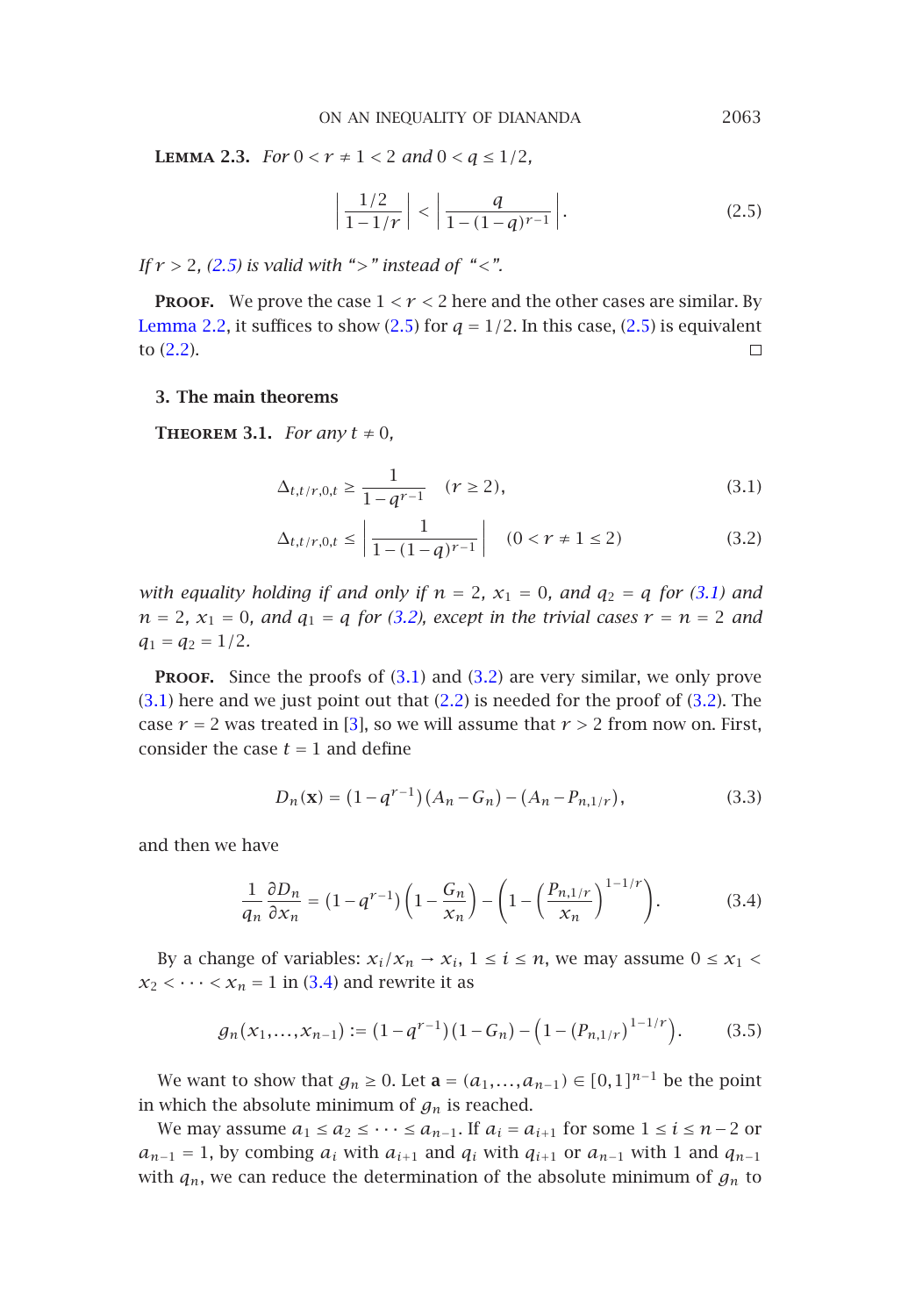that of *gn*−<sup>1</sup> with different weights. Thus, without loss of generality, we may assume  $a_1 < a_2 < \cdots < a_{n-1} < 1$ . If **a** is a boundary point of  $[0,1]^{n-1}$ , then  $a_1 = 0$  and (3.5) is reduced to

$$
g_n = 1 - q^{r-1} - \left(1 - \left(P_{n,1/r}\right)^{1-1/r}\right). \tag{3.6}
$$

It follows that  $g_n \geq 0$  is equivalent to  $P_{n,1/r} \geq q^r$  while the last inequality is easily verified with equality holding if and only if  $n = 2$ ,  $a_1 = 0$ , and  $q_2 = q$ . Thus  $g_n \geq 0$  for this case.

Now we may assume  $a_1 > 0$  and **a** is an interior point of  $[0,1]^{n-1}$ , then we obtain

$$
\nabla g_n(a_1,\ldots,a_{n-1}) = 0 \tag{3.7}
$$

such that  $a_1, \ldots, a_{n-1}$  solve the equation

$$
-(1-q^{r-1})\frac{G_n}{x} + \left(1-\frac{1}{r}\right)(P_{n,1/r})^{-1/r}\left(\frac{P_{n,1/r}}{x}\right)^{1-1/r} = 0.
$$
 (3.8)

The above equation has at most one root (regarding  $G_n$  and  $P_{n,1/r}$  as constants), so we only need to show that  $g_n \geq 0$  for the case  $n = 2$ . Now by letting  $0 < x_1 = x < x_2 = 1$  in (3.5), we get

$$
\frac{1}{q_1}g'_2(x) = h(x)x^{1/r-1},
$$
\n(3.9)

where

$$
h(x) = \frac{r-1}{r} (q_1 x^{1/r} + q_2)^{r-2} - (1 - q^{r-1}) x^{q_1 - 1/r}.
$$
 (3.10)

If  $1/r \geq q_1$ , then

$$
h'(x) = \frac{(r-1)(r-2)}{r^2} q_1 x^{1/r-1} (q_1 x^{1/r} + q_2)^{r-3}
$$
  
-(1-q<sup>r-1</sup>)  $\left(q_1 - \frac{1}{r}\right) x^{q_1-1/r-1} \ge 0$  (3.11)

which implies

<span id="page-3-0"></span>
$$
h(x) \le h(1) = \frac{r-1}{r} - (1 - q^{r-1}) < 0 \tag{3.12}
$$

for  $r > 2$  and  $q \le 1/2$  by Lemma 2.1, and thus  $g_2(x) \ge g_2(1) = 0$ . If  $q_1 > 1/r$ , we have

$$
\lim_{x \to 0^{+}} h(x) = \lim_{x \to 0^{+}} \left( \frac{r-1}{r} (q_1 x^{1/r} + q_2)^{r-2} - (1 - q^{r-1}) x^{q_1 - 1/r} \right) > 0, \quad (3.13)
$$
\n
$$
\lim_{x \to 1^{-}} h(x) = \lim_{x \to 1^{-}} \left( \frac{r-1}{r} (q_1 x^{1/r} + q_2)^{r-2} - (1 - q^{r-1}) x^{q_1 - 1/r} \right)
$$
\n
$$
= \frac{r-1}{r} - (1 - q^{r-1}) < 0.
$$
\n(3.14)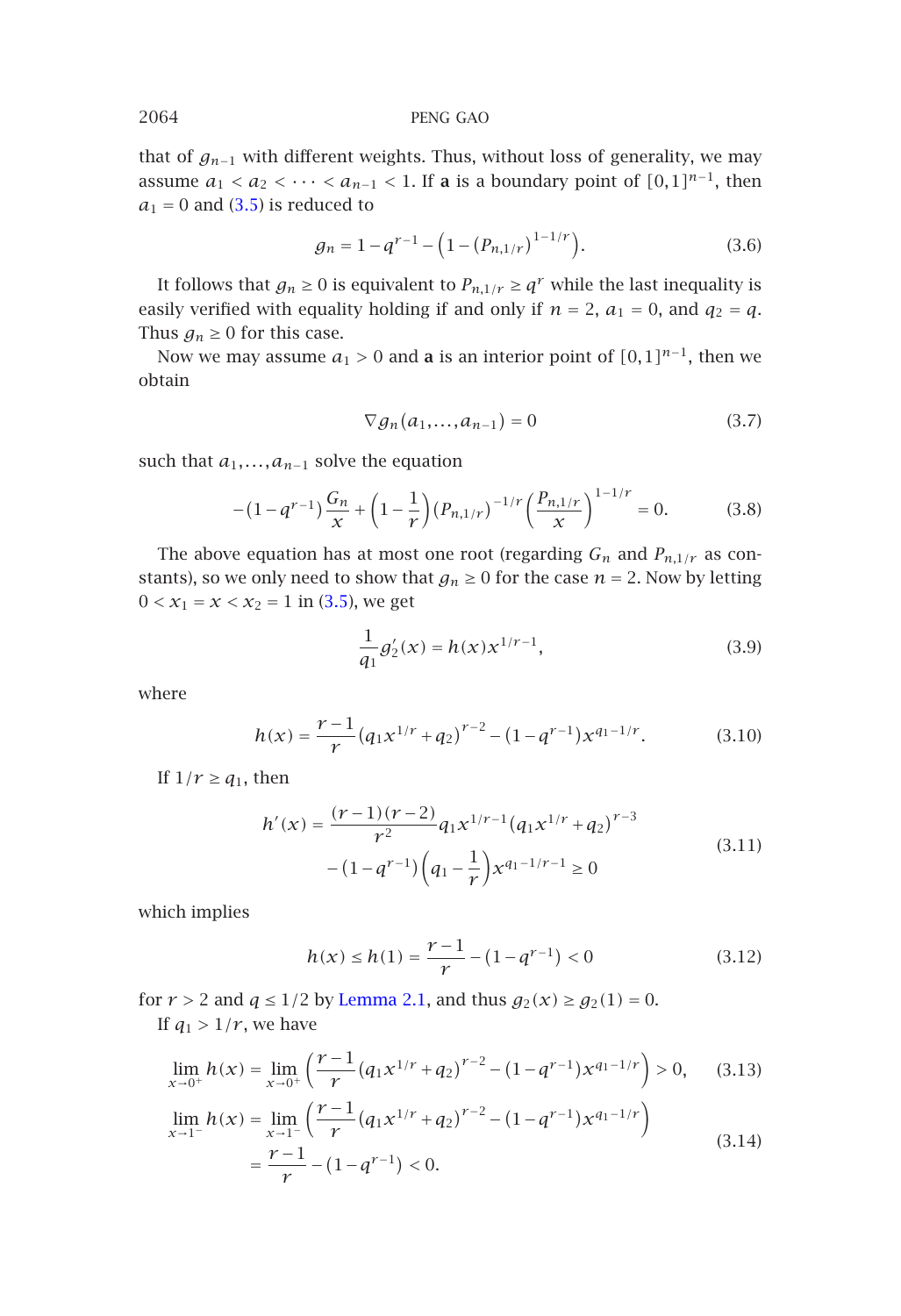ON AN INEQUALITY OF DIANANDA 2065

Notic[e](#page-3-0) [here](#page-3-0) that any positive root of  $h(x)$  also satisfies the equation

$$
P(x) = q_1 x^{1/r} + q_2 - (Cx^{q_1 - 1/r})^{1/(r-2)} = 0,
$$
\n(3.15)

where  $C = r(1 - q^{r-1})/(r - 1)$ .

It is easy to see that  $P'(x)$  can have at most one positive root. Thus by Rolle's<br>cannot  $P(x)$  have  $h(x)$  can have at most two gosts in  $(0,1)$ . Experience  $(2,1)$ theorem,  $P(x)$  hence  $h(x)$  can have at most two roots in  $(0,1)$ . Equations (3.13) and (3.14) further imply  $h(x)$ , hence  $g'_2(x)$  has exactly one root  $x_0$  in  $(0,1)$ . Since (3.14) shows that  $g'_2(1) < 0$ ,  $g_2(x)$  takes its maximum value at  $x_0$ . Thus  $g_2(x) \ge \min\{g_2(0), g_2(1)\} = 0.$ 

Thus w[e](#page-2-3) have shown  $g_n \geq 0$ , hence  $\partial D_n / \partial x_n \geq 0$  w[ith](#page-2-3) equality holding if and only if *n* = 1 or *n* = 2,  $x_1$  = 0, and  $q_2$  $q_2$  =  $q$ . By letting  $x_n$  tend to  $x_{n-1}$ , we have *D<sub>n</sub>* ≥ *D<sub>n−1</sub>* (with weights  $q_1, ..., q_{n-2}, q_{n-1} + q_n$ ). Since  $1 - q^{r-1}$  is a decreasing function of *q*, it follows by ind[uctio](#page-2-3)n that  $D_n > D_{n-1} > \cdots > D_2 = 0$  when *x*<sub>1</sub> = 0 and *q*<sub>2</sub> = *q* in *D*<sub>2</sub> or else *D<sub>n</sub>* > *D<sub>n</sub>*[−](#page-2-2)1 > ··· > *D*<sub>1</sub> = 0. Since we assume [t](#page-2-2)hat  $n \geq 2$  in this no[te,](#page-2-2) this completes the proof for  $t = 1$ .

Now for an arbitrary *t*, a change of variables  $x_i \rightarrow x_i^t$  in the above cases leads the decired conclusion to the desired conclusion.

We remark here that the constants in  $(3.1)$  and  $(3.2)$  are best possible by considering the cases  $n = 2$ ,  $x_1 = 0$ , and  $q_2 = q$  or  $q_1 = q$ . Also when  $n = 2$ , we conclude from the proof of Lemma 2.1 and  $\lim_{x_1 \to x_2} \Delta_{t,t/r,0,t} = r/(r-1)$  that an upper bound in the form of (3.2) does not hold for  $\Delta_{1,1/r,0,1}$  when  $r > 2$ . Similarly, a lower bound in the form of  $(3.1)$  does not hold for  $1 < r < 2$ .

For  $t = 1$ , rewrite  $(3.1)$  as

<span id="page-4-0"></span>
$$
A_n - G_n \ge \frac{1}{1 - q^{r-1}} (A_n - P_{n,1/r}).
$$
\n(3.16)

<span id="page-4-1"></span>When  $n = 2$ , we have

$$
\lim_{x_1 \to x_2} \frac{(A_2 - P_{2,1/2})/(1-q)}{(A_2 - P_{2,1/r'})/(1-q^{r'-1})} = \frac{(1/2)/(1-q)}{(1-1/r')/(1-q^{r'-1})}.
$$
(3.17)

By consi[dering](#page-4-0)  $q = 0, 1/2$ , we find that the right-hand side of  $(3.16)$  is not comparable for  $r = 2$  and any  $r' > 2$ .

However, for the comparison of the left-hand side of (3.2), we have the following theorem.

**THEOREM** 3.2. *For any*  $t \neq 0$  *and*  $0 < r \neq 1 < 2$ *,* 

$$
\left| \frac{q}{1 - (1 - q)^{r - 1}} \right| \ge \Delta_{t, t / r, t / 2, t}.
$$
 (3.18)

*If r* <sup>≥</sup> <sup>2</sup>*, (3.18) is valid with "*≤*" instead of "*≥*" with equality holding in all the cases if and only if*  $n = 2$ ,  $x_1 = 0$ , and  $q_1 = q$ .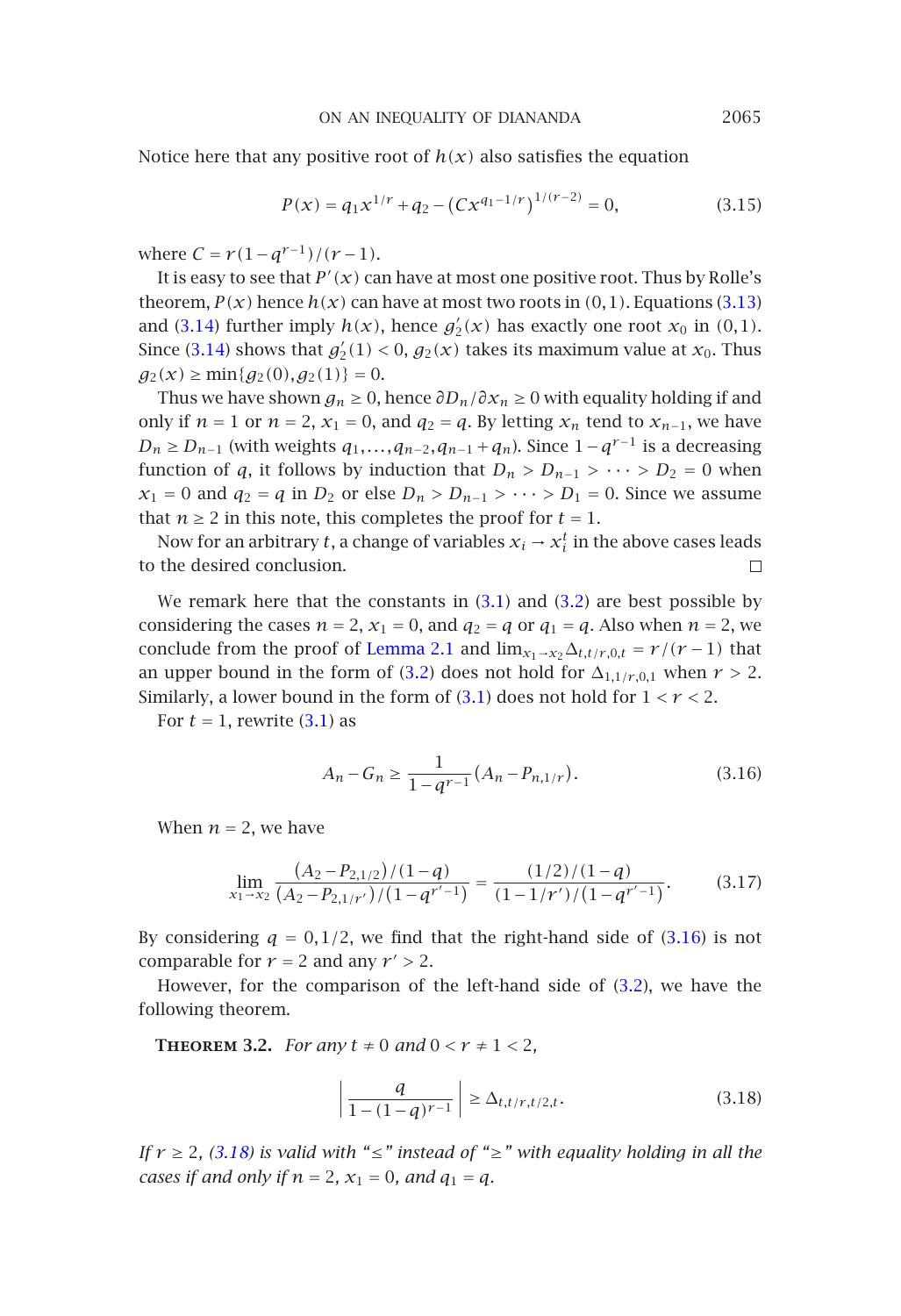**PROOF.** Since the proofs are similar, we only prove the case  $1 < r < 2$  here. Notice by Lemma 2.2 that  $q/(1-(1-q)^{r-1})$  is decreasing with respect to *q*, so we can prove by induction as we did in the proof of Theorem 3.1. First consider the case  $t = 1$  and d[efine](#page-5-0)

<span id="page-5-0"></span>
$$
E_n(\mathbf{x}) = q(A_n - P_{n,1/r}) - (1 - (1 - q)^{r-1})(A_n - P_{n,1/2}),
$$
(3.19)

so

$$
\frac{1}{q_n} \frac{\partial E_n}{\partial x_n} = q \left( 1 - \left( \frac{P_{n,1/r}}{x_n} \right)^{1-1/r} \right) - (1 - (1 - q)^{r-1}) \left( 1 - \left( \frac{P_{n,1/2}}{x_n} \right)^{1/2} \right). \tag{3.20}
$$

By a change of variables:  $x_i/x_n \rightarrow x_i$ ,  $1 \le i \le n$ , we may assume  $0 < x_1 <$  $x_2$  *< · · · <*  $x_n$  = 1 in (3.20) and rewrite it as

$$
h_n(x_1,...,x_{n-1}) := q\left(1 - (P_{n,1/r})^{1-1/r}\right) - \left(1 - (1-q)^{r-1}\right)\left(1 - P_{n,1/2}^{1/2}\right). \tag{3.21}
$$

We want to show that *h<sub>n</sub>* ≥ 0. Let **a** =  $(a_1, ..., a_{n-1})$  ∈  $[0, 1]^{n-1}$  be the point in which the absolute minimum of  $h_n$  is reached. Similar to the proof of Theorem 3.1, we may assume  $a_1 < a_2 < \cdots < a_{n-1} < 1$ . If **a** is a boundary point of  $[0,1]^{n-1}$ , then  $a_1 = 0$ , and we can regard  $h_n$  as a function of  $a_2,...,a_{n-1}$ , then we obtain

$$
\nabla h_n(a_2,...,a_{n-1}) = 0.
$$
 (3.22)

Otherwise  $a_1 > 0$ , **a** is an interior point of  $[0,1]^{n-1}$  and

$$
\nabla h_n(a_1,\ldots,a_{n-1})=0.\t(3.23)
$$

In either cases,  $a_2, \ldots, a_{n-1}$  solve the equation

$$
-q\left(1-\frac{1}{r}\right)(P_{n,1/r})^{-1/r}\left(\frac{P_{n,1/r}}{x}\right)^{1-1/r} + \frac{1}{2}\left(1-(1-q)^{r-1}\right)x^{-1/2} = 0.\tag{3.24}
$$

The above equation has at most one root (regarding  $P_{n,1/r}$  as a constant), so we only need to show  $h_n \geq 0$  for the case  $n = 3$  with  $0 = x_1 < x_2 = x < x_3 = 1$ in (3.21). In this case we regard  $h_3$  as a function of  $x$  and we get

$$
\frac{1}{q_2}h'_3(x) = -q\frac{r-1}{r}\left(q_2x^{1/r} + q_3\right)^{r-2}x^{1/r-1} + \frac{1}{2}\left(1 - (1-q)^{r-1}\right)x^{-1/2}.\tag{3.25}
$$

Let *x* be a critical point, then  $h'_3(x) = 0$ . Similar to the proof of Theorem 3.1, there can be at most two roots in [0,1] for  $h'_3(x) = 0$ .

Further notice that

$$
\lim_{x \to 1^{-}} \frac{1}{q_2} h_3'(x) = -q \frac{\gamma - 1}{\gamma} (1 - q_1)^{\gamma - 2} + \frac{1 - (1 - q)^{\gamma - 1}}{2} < 0 \tag{3.26}
$$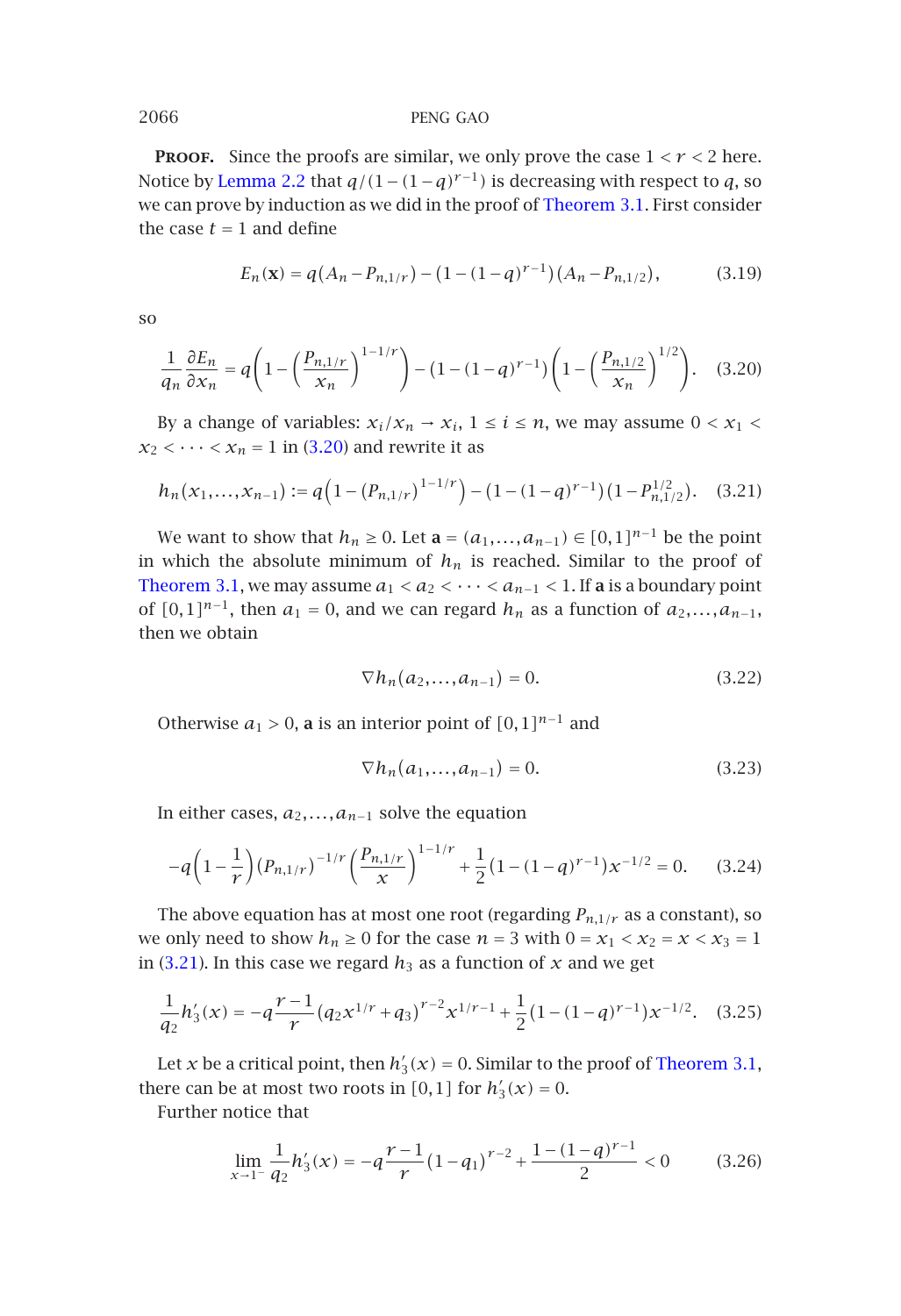# ON AN INEQUALITY OF DIANANDA 2067

by Lemma 2.3 and

$$
\lim_{x \to 0^+} \frac{1}{q_2} h'_3(x) = +\infty.
$$
\n(3.27)

It then follows that  $h'_3(x)$  has exactly one root  $x_0$  in  $(0,1)$  and  $h'_3(1) < 0$ implies that  $h_3(x)$  takes its maximum value at  $x_0$ . Thus

$$
h_3(x) \ge \min\{h_3(0), h_3(1)\} \ge 0,\tag{3.28}
$$

where [the last inequality](#page-0-0) [follow](#page-0-0)s from Lemma 2.2. Thus  $D_n \geq 0$  [with](#page-4-1) [equality](#page-4-1) holding if a[nd](#page-7-1) only if  $n = 2$ ,  $x_1 = 0$ , and  $q_1 = q$ , and a change of variables  $x_i \rightarrow x_i^t$  completes the proof.  $x_i \rightarrow x_i^t$  completes the proof.

Notice here for  $1 < r < 2$ , by setting  $t = 1$  and letting  $q \rightarrow 0$  in (3.18) while noticing that  $q/(1-(1-q)^{r-1})$  is a decreasing function of *q*, we get

$$
\Delta_{1,1/r,1/2,1} \le \frac{1}{r-1},\tag{3.29}
$$

a special case of Theorem 1.1, which shows that, in this case, Theorem 3.2 refines Theorem 1.1.

We end the note by refining a result of the author [5].

**THEOREM 3.3.** *If*  $x_1 \neq x_n$ ,  $n \geq 2$ , then for  $1 > s \geq 0$  *and*  $\sigma_{n,1} = \sum_{i=1}^n q_i(x_i - y_i)$ *An)*2*,*

$$
\frac{P_{n,s}^{1-s} - x_1^{1-s}}{2x_1^{1-s}(A_n - x_1)} \sigma_{n,1} - q \frac{(A_n - P_{n,s})^2}{2(A_n - x_1)} > A_n - P_{n,s} > \frac{x_n^{1-s} - P_{n,s}^{1-s}}{2x_n^{1-s}(x_n - A_n)} \sigma_{n,1} + q \frac{(A_n - P_{n,s})^2}{2(x_n - A_n)}.
$$
\n(3.30)

PROOF. We will prove the right-hand side inequality and the proofs for the left-hand side inequality are similar. Let

$$
F_n(\mathbf{x}) = (x_n - A_n)(A_n - P_{n,s}) - \frac{x_n^{1-s} - P_{n,s}^{1-s}}{2x_n^{1-s}} \sigma_{n,1} - q \frac{(A_n - P_{n,s})^2}{2}.
$$
 (3.31)

We want to show by induction th[at](#page-7-1)  $F_n \geq 0$ . We have

$$
\frac{\partial F_n}{\partial x_n} = \left(1 - q_n - q q_n \left(1 - \left(\frac{P_{n,s}}{x_n}\right)^{1-s}\right)\right) (A_n - P_{n,s})
$$

$$
- \frac{1 - s}{2x_n} \left(\frac{P_{n,s}}{x_n}\right)^{1-s} \left(1 - \left(\frac{x_n}{P_{n,s}}\right)^s q_n\right) \sigma_{n,1}
$$

$$
\geq (1 - q_n) \left(\frac{P_{n,s}}{x_n}\right)^{1-s} \left(A_n - P_{n,s} - \frac{1 - s}{2x_n} \sigma_{n,1}\right) \geq 0,
$$
\n(3.32)

where the last inequality holds by [5, Theorem 2.1]. Thus by a similar induction process as the one in the proof of Theorem 3.1, we have *F<sub>n</sub>*  $\geq$  0. Since not all the *x<sub>i</sub>*'s are equal, we get the desired result. the  $x_i$ 's are equal, we get the desired result.